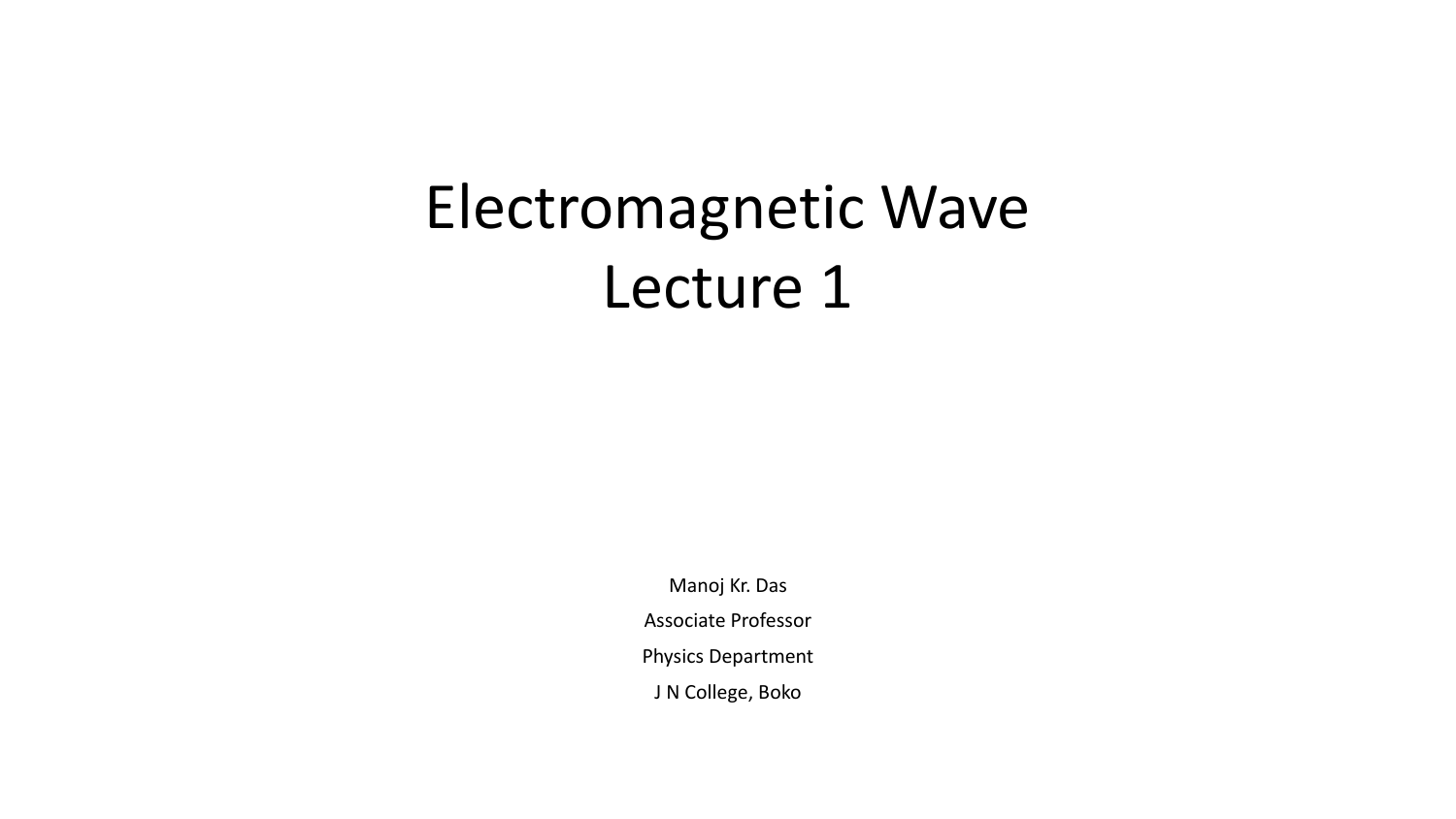## **Maxwell Equation:**

On the basis of experimental result Maxwell put four compact mathematical equations lead to the discovery of electromagnetic wave and displacement current.

In case of static field the electric field can exist in absence of magnetic field and similarly magnetic field can exist in absence of electric field. But if field is time vrying then electric field can not exist without magnetic field and vice-versa.

Maxwell's equations for static field or time invariant case are

(a) Gauss's law in electrostatic

$$
\nabla.D = \rho \quad or \quad \oiint D. \, ds = Q
$$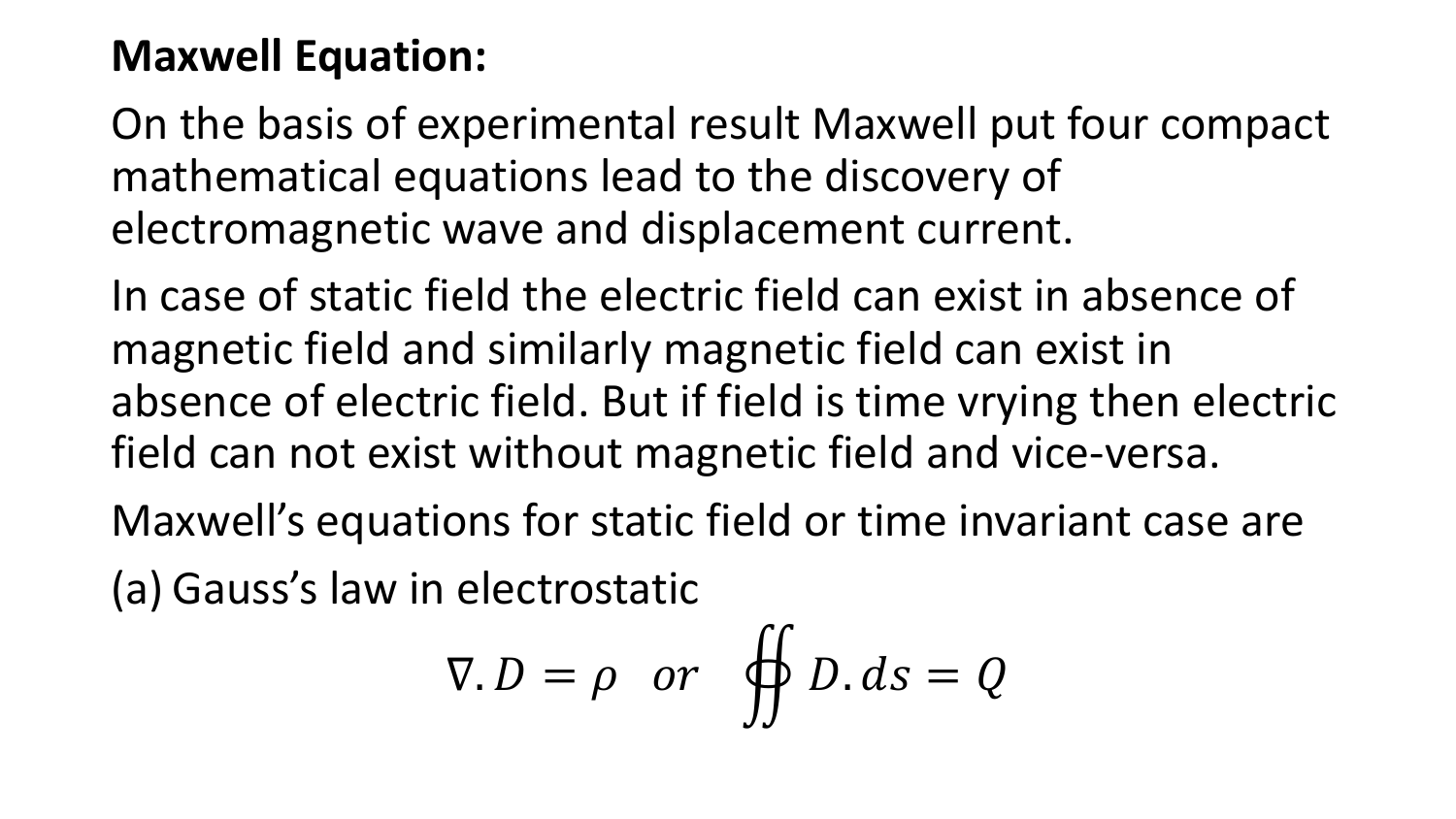First law says that the divergence of electric flux density at any point in static electric field is equal to the volume charge density at that point.

(b) Faraday's law in electric field

$$
\nabla \times E = 0 \quad OR \quad \oint E. \, dl
$$

Second law says that curl of electric field intensity at any point in static electric field is zero. This implies that the static electric field is a conservative field or electric field intensity is irrotational.

(c) Ampere's law in magnetostatic

$$
\nabla \times H = J \text{ or } \oint H. dl = i
$$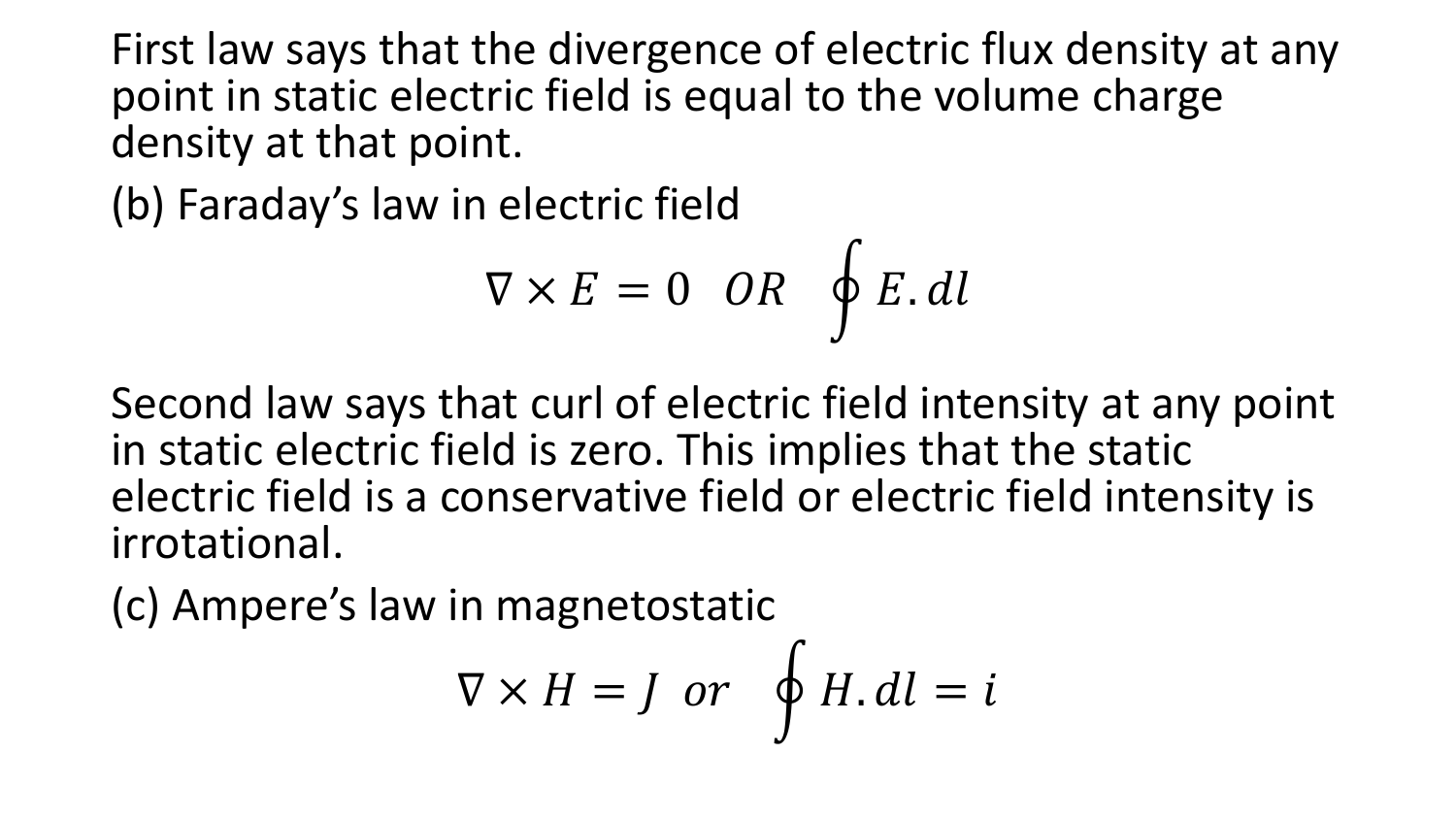Third law says that curl of the magnetic field intensity at any point in the static magnetic field is equal to the current density at that point.

(d) Gauss's law in magnetostatic

$$
\nabla.B = 0 \quad or \quad \oiint B.ds = 0
$$

Fourth law says that the divergence of magnetic flux density at any point in static magnetic field is equal to zero. This implies that the static magnetic flux density is solenoidal.

Here 
$$
D = \epsilon E
$$
,  $\epsilon = \epsilon_0 \epsilon_r$ ,  $B = \mu H$ ,  $\mu = \mu_0 \mu_r$ ,  $J = \sigma E$ ,  
\n $Q = \oiint \rho dv$ ,  $i = \oiint j ds$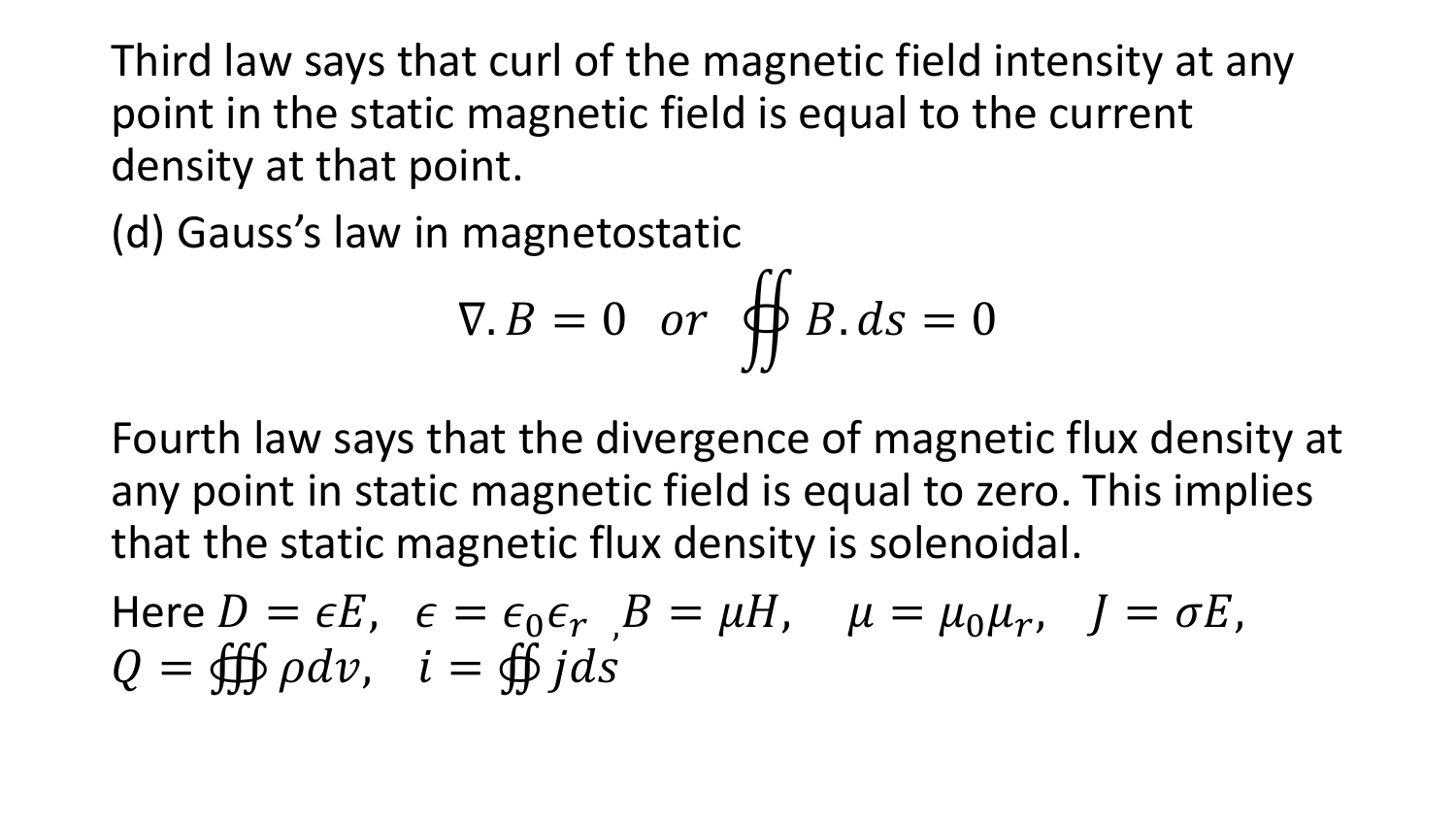Maxwell's equation for time varying fields (Non Static Fields) can be derived as

When electric field and magnetic field vary with time then two Maxwell's equation for static field remain same (Gauss's law in electrostatic and magnetostatic ), and remaining other two undergo changes.

(a) Faraday's law of electromagnetic induction is

$$
\nabla \times E = -\frac{\partial B}{\partial t} \text{ or } \oint E dl = -\oiint \left(\frac{\partial B}{\partial t}\right) ds
$$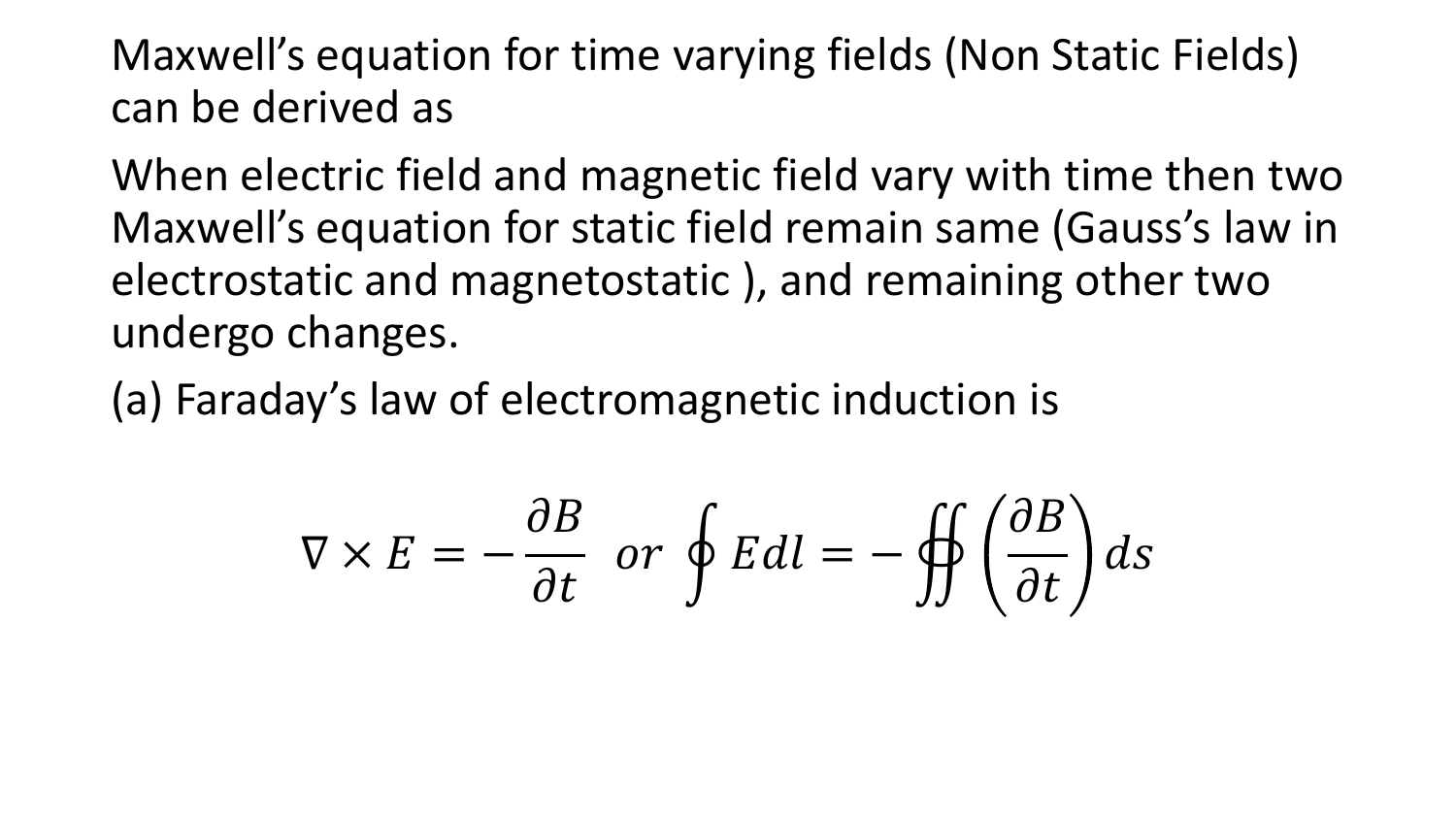(b)Modified Amper's law is

$$
\nabla \times H = J + \frac{\partial D}{\partial t} \quad \text{or} \quad \oint H \, dl = j + \oiint \left(\frac{\partial D}{\partial t}\right)
$$

(c) Gauss's law in electrostatic is

$$
\nabla.D = \rho_v \text{ or } \oiint D ds = Q
$$

(d) Gauss's law in magnetostatic is  $\nabla.B = 0$  or  $\oiint B ds = 0$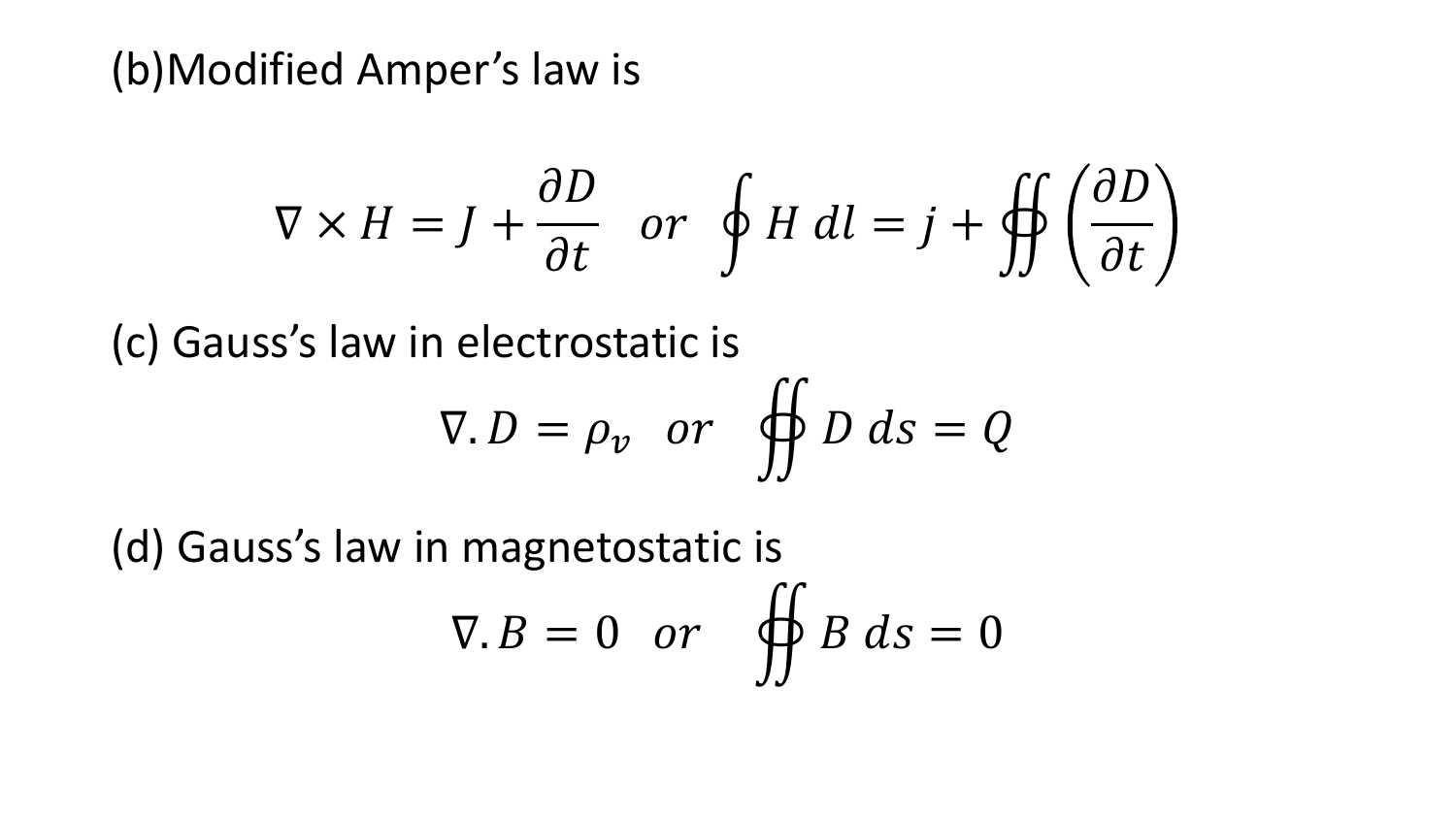### **Wave Equation:**

Let us consider a uniform linear medium having permeability  $\epsilon$ and permeability  $\mu$  and conductivity  $\sigma$ ; but not any charge or current other than that the determined by Ohm's law. Then

$$
D = \epsilon E, \qquad B = \mu H, \qquad J = \sigma E, \qquad \rho = 0
$$

So the Maxwell equations are

$$
divD=\rho
$$

$$
divB=0
$$

$$
curlE = -\frac{\partial B}{\partial t}
$$

$$
curlH = J + \frac{\partial D}{\partial t}
$$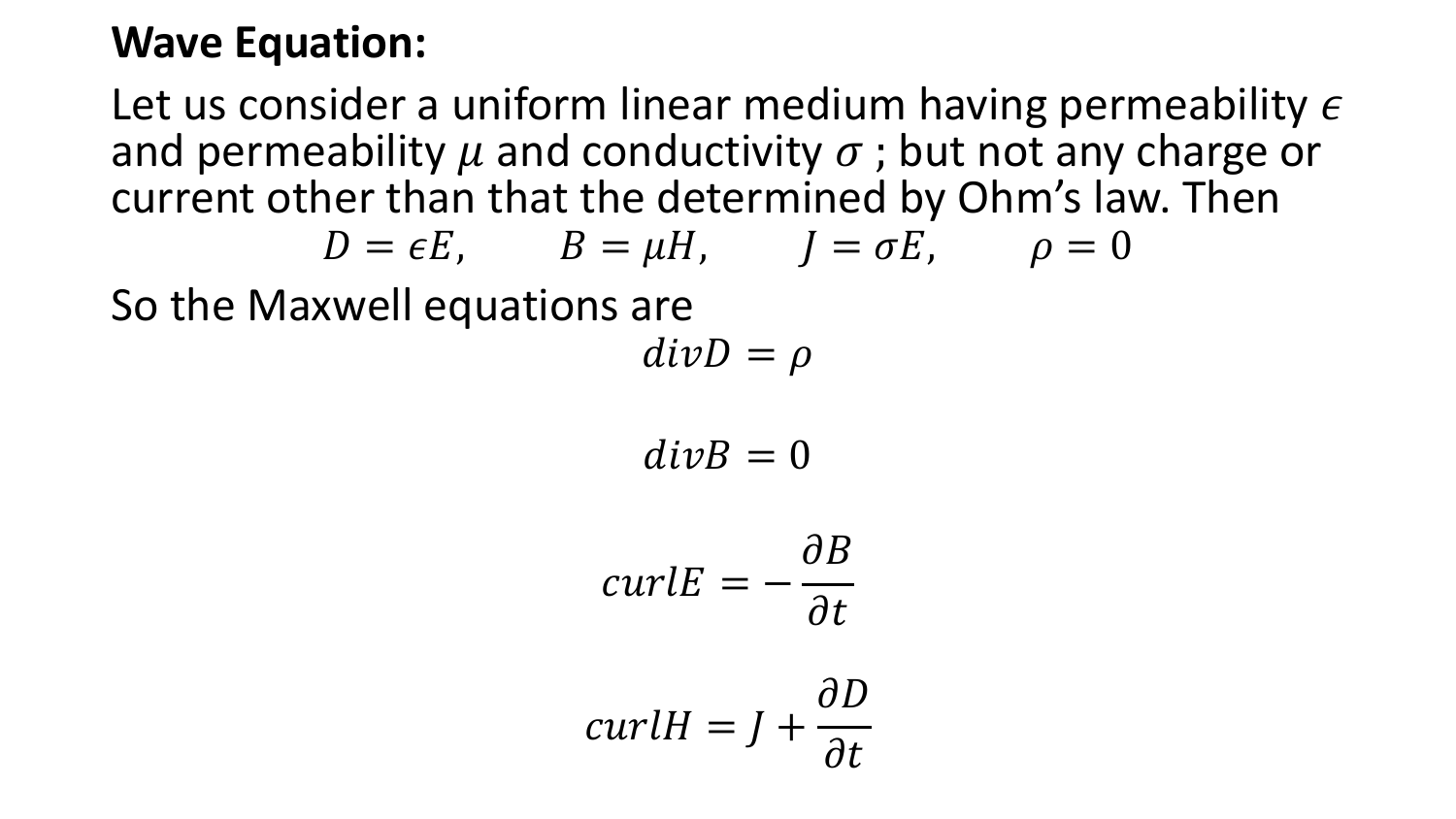These equations take the form as  $div E = 0$ 

$$
divH=0
$$

$$
curl E = -\mu \frac{\partial H}{\partial t}
$$

$$
curlH = \sigma E + \epsilon \frac{\partial E}{\partial t}
$$

Now taking  $curl$  of the 3<sup>rd</sup> equation

$$
curl curlE = -\mu \frac{\partial}{\partial t}(curlH)
$$

 $\Omega$ 

Substituting the value of  $curlH$  we get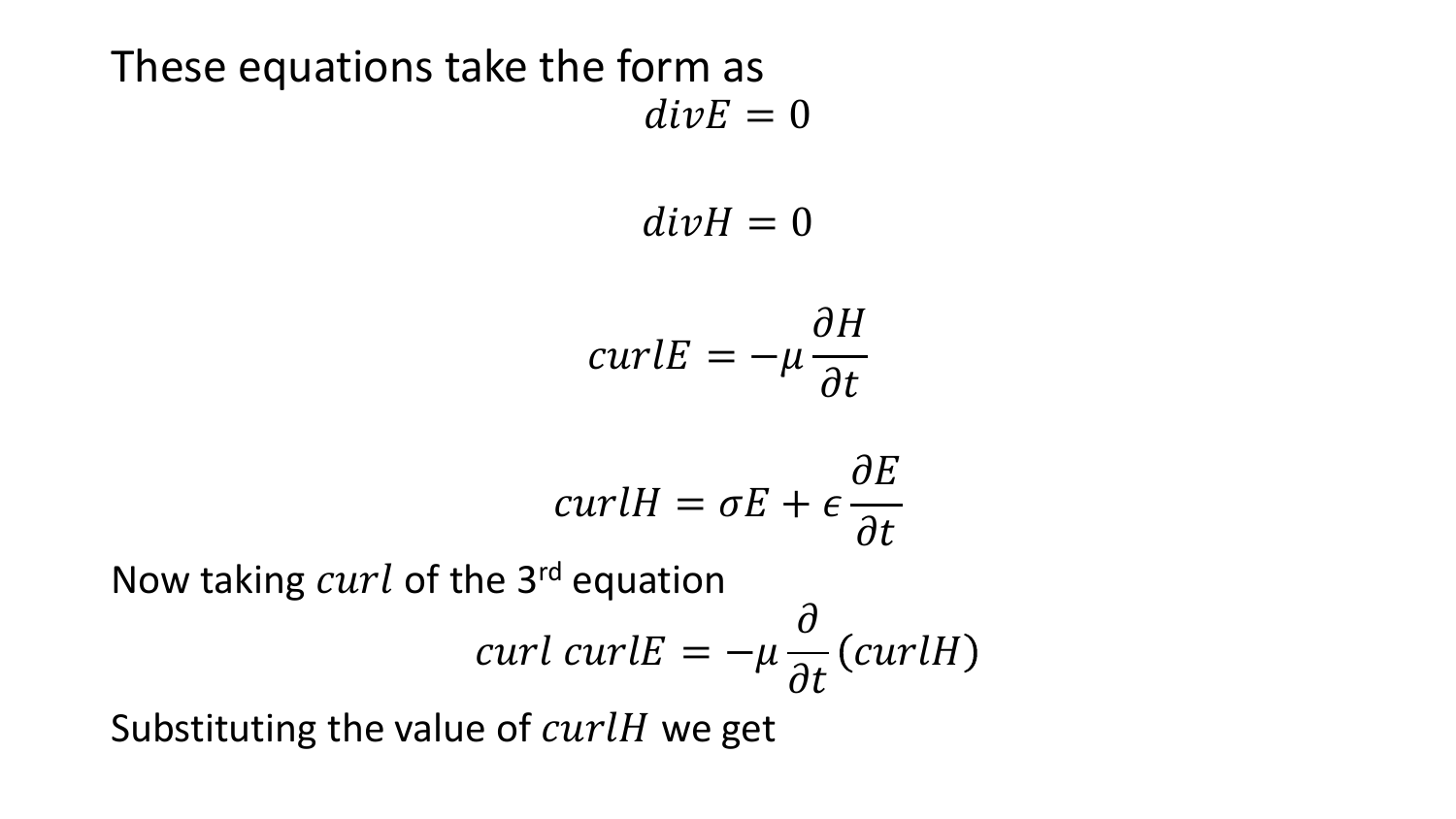$$
curl curl E = -\mu \frac{\partial}{\partial t} \left( \sigma E + \epsilon \frac{\partial E}{\partial t} \right)
$$

$$
curl curl E = -\sigma\mu \frac{\partial E}{\partial t} - \epsilon\mu \frac{\partial^2 E}{\partial t^2} \rightarrow (i)
$$

#### Similarly we get

$$
curl curlH = -\sigma\mu \frac{\partial H}{\partial t} - \epsilon\mu \frac{\partial^2 H}{\partial t^2} \rightarrow (ii)
$$

Now using vector identity

$$
curl curl A = grad div A - \nabla^2 A \rightarrow (iii)
$$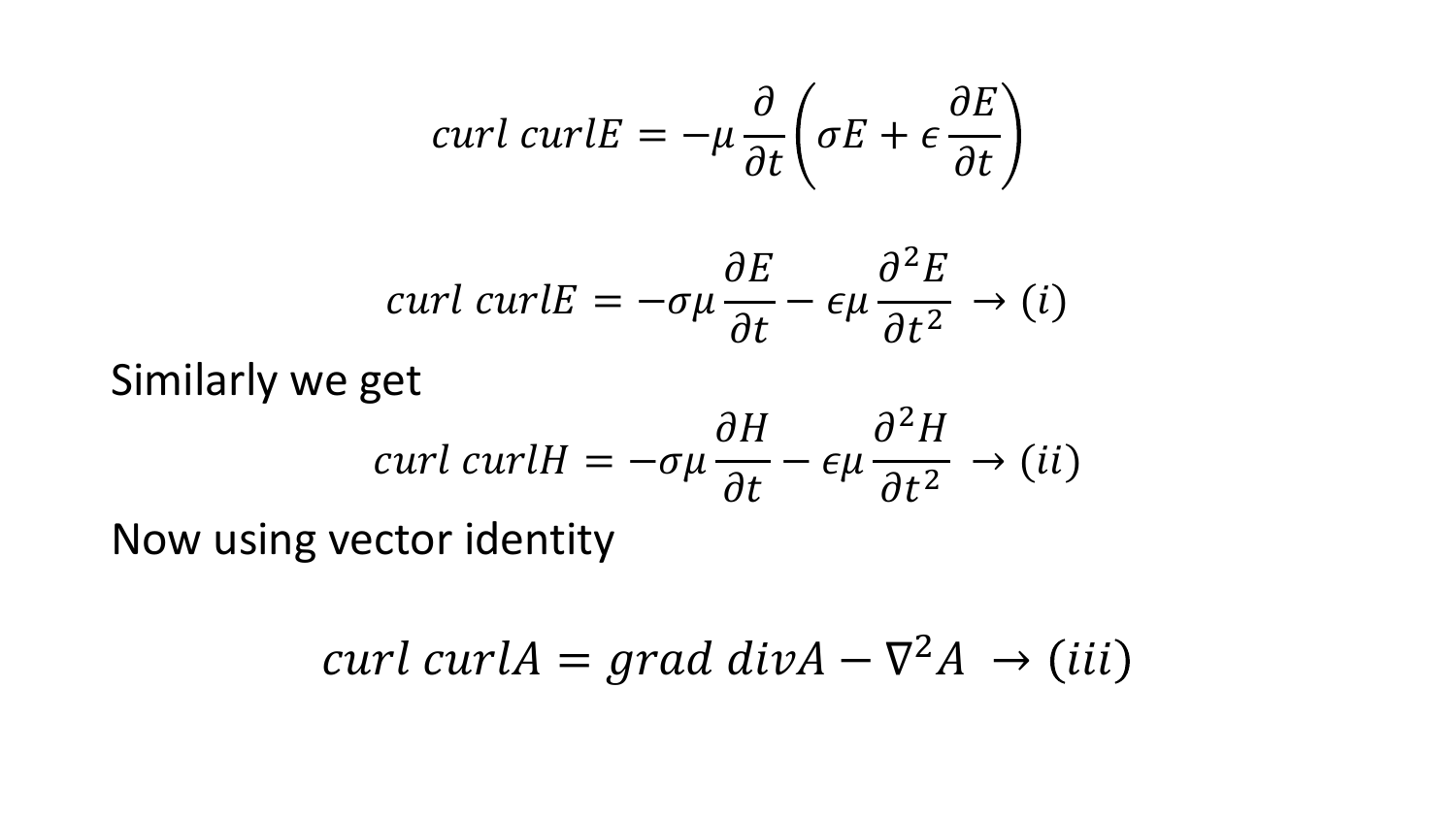Now since  $divE = 0$  and  $divH = 0$ , then from  $equation (i)$  and  $equation (ii)$  becomes

$$
\nabla^2 E - \sigma \mu \frac{\partial E}{\partial t} - \epsilon \mu \frac{\partial^2 E}{\partial t^2} = 0 \rightarrow (iv)
$$

$$
\nabla^2 H - \sigma \mu \frac{\partial H}{\partial t} - \epsilon \mu \frac{\partial^2 H}{\partial t^2} = 0 \rightarrow (v)
$$

These two equations represent wave equation which govern the electromagnetic field in homogenous linear medium in which the charge density is zero whether the medium is conducting or non conducting. Now the problem is that equation (iv) and equation (v) in such a manner that Maxwell's equation are also satisfied.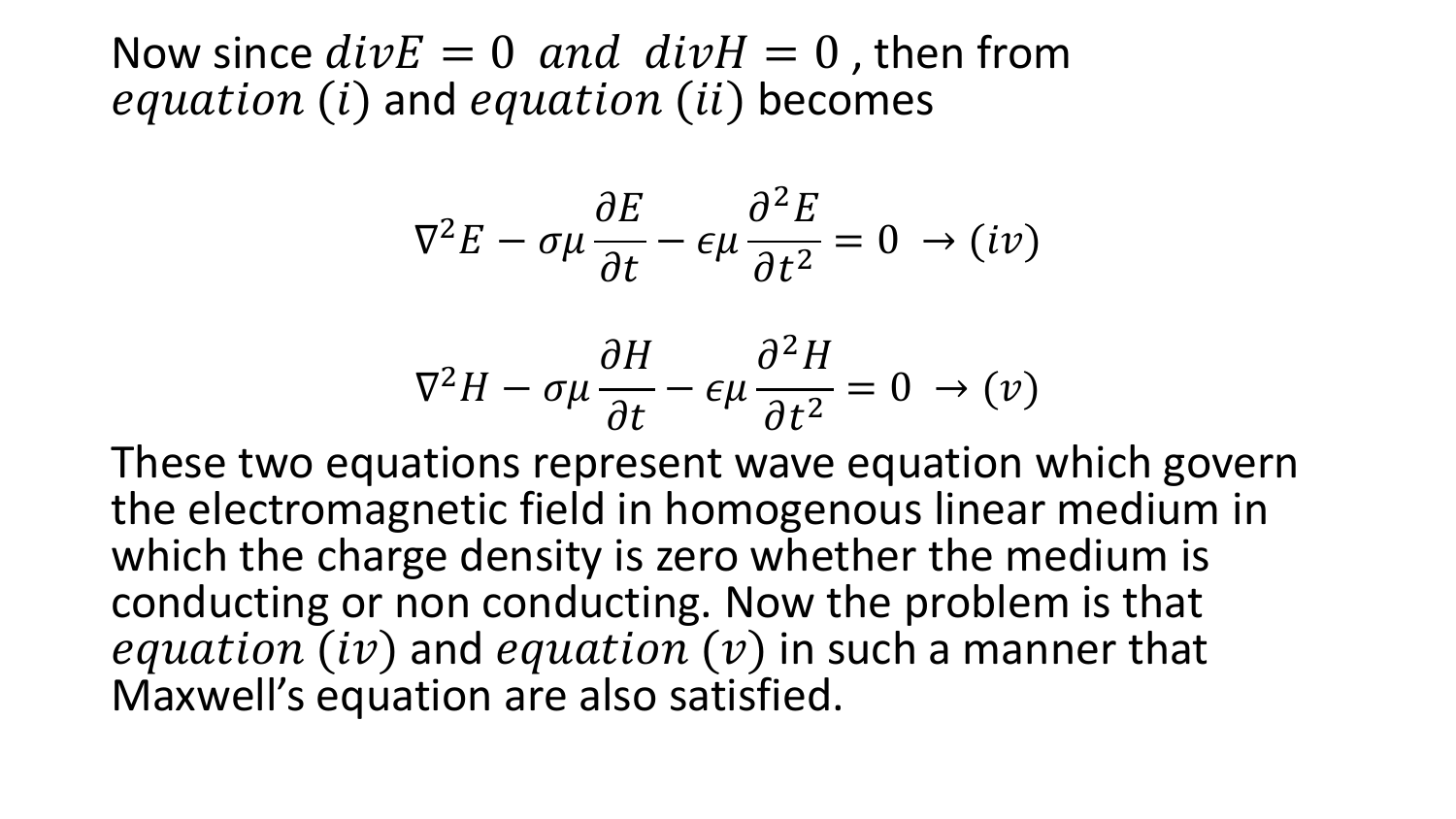It is more convenient to use the method of complex variable analysis for solution of wave equation. The time dependence of the field is taken to be  $e^{i\omega t}$  , so that

$$
E(r,t) = E_s(r)e^{-i\omega t} \rightarrow (vi)
$$

It may be noted that the physical electric field is obtained by taking the real part of equation (vi). Furthermore  $E_r(r)$  is in general complex, so that the actual electric field is proportional to  $\cos(\omega t + \varphi)$ , where  $\varphi$  is phase of  $E_r(r)$ . Using this equation  $(vi)$ , dropping common factor  $e^{i\omega t}$ , the equation  $(v)$  gives as

 $\nabla^2 E_s + \omega^2 \epsilon \mu E_s + i \omega \sigma \mu E_s = 0 \rightarrow (vii)$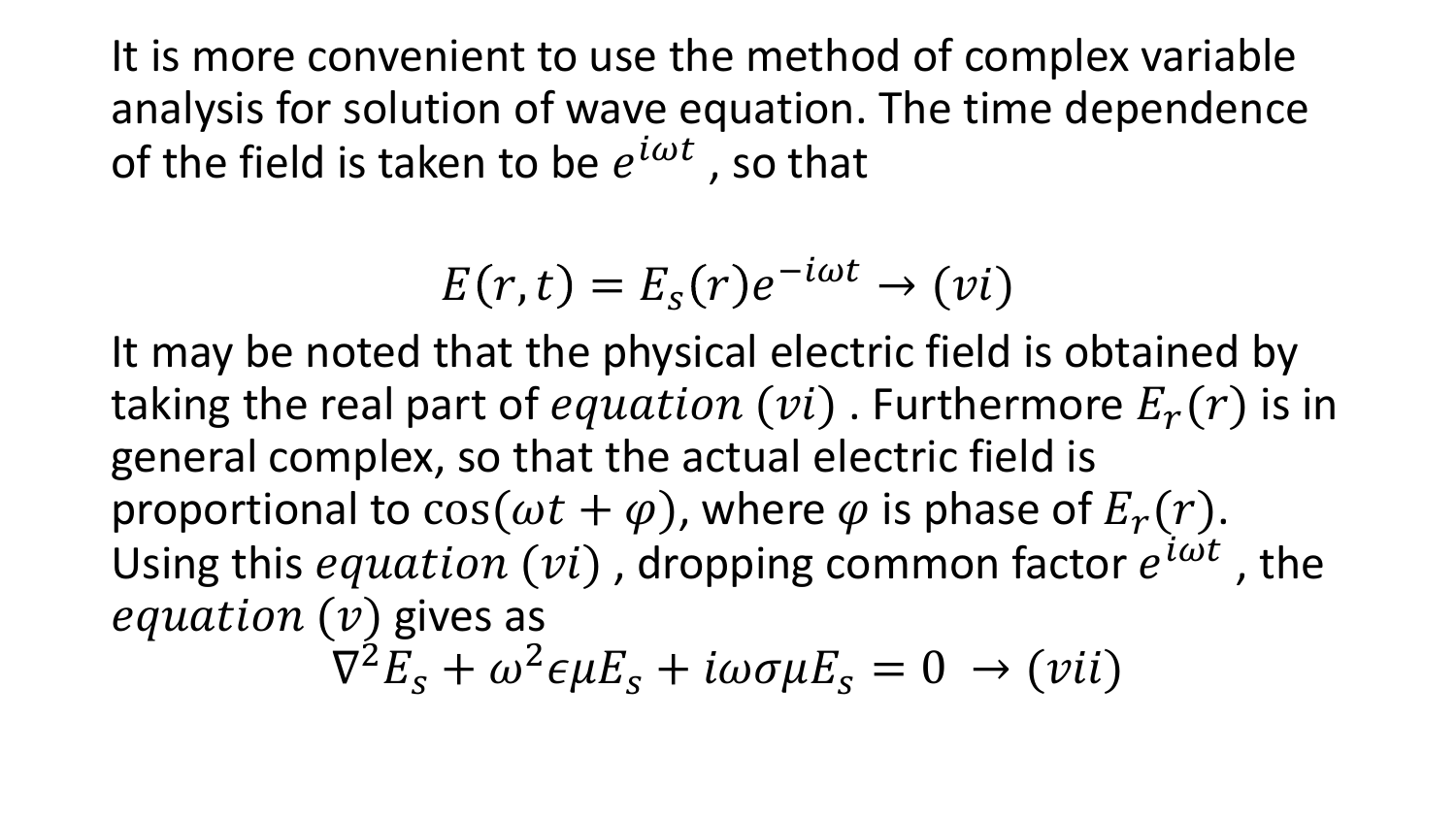Here the spatial electric field  $E_s$  depends on space coordinate i.e.

$$
E_s = E_0 e^{ik.r}
$$

Where  $k$  is propagation wave vector defined as

$$
k=\frac{2\pi}{\lambda}\hat{n}=\frac{\omega}{\nu}\hat{n}
$$

Where  $\hat{n}$  being the unit vector along the  $k$ . Here  $r$  is the position vector from origin,  $v$  is the velocity of wave. So  $equation (vi)$  may be written as

$$
E(r,t) = E_0 e^{ik.r - i\omega t} \rightarrow (viii)
$$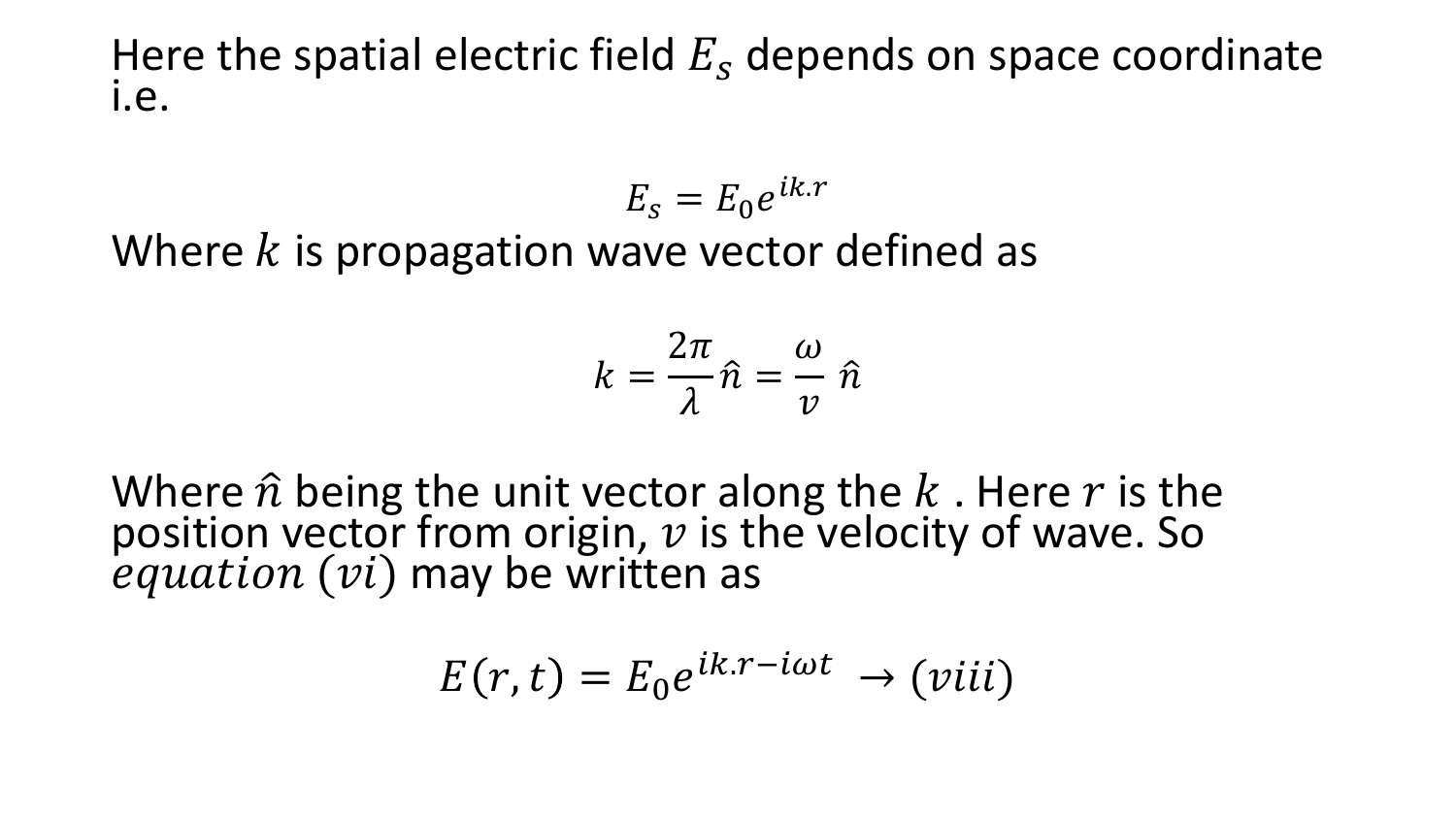Here  $E_0$  is the complex amplitude and is constant in space and time. It is important to note that when field vector is in form of equation (viii) i.e. operation of  $grad, div, curl$  on field vector is equivalent to grad  $\rightarrow$  ik,  $div = \nabla \rightarrow ik$ , curl =  $\nabla \times$ 

$$
\rightarrow
$$
 ik  $\times$  and  $\frac{\partial}{\partial t} \rightarrow i\omega$ .

## **Plan Electromagnetic Equation in Free Space:**

We know Maxwell's equations are

$$
divD = 0
$$
  
\n
$$
divB = 0
$$
  
\n
$$
curl E = -\frac{\partial B}{\partial t}
$$
  
\n
$$
curl H = J \frac{\partial E}{\partial t}
$$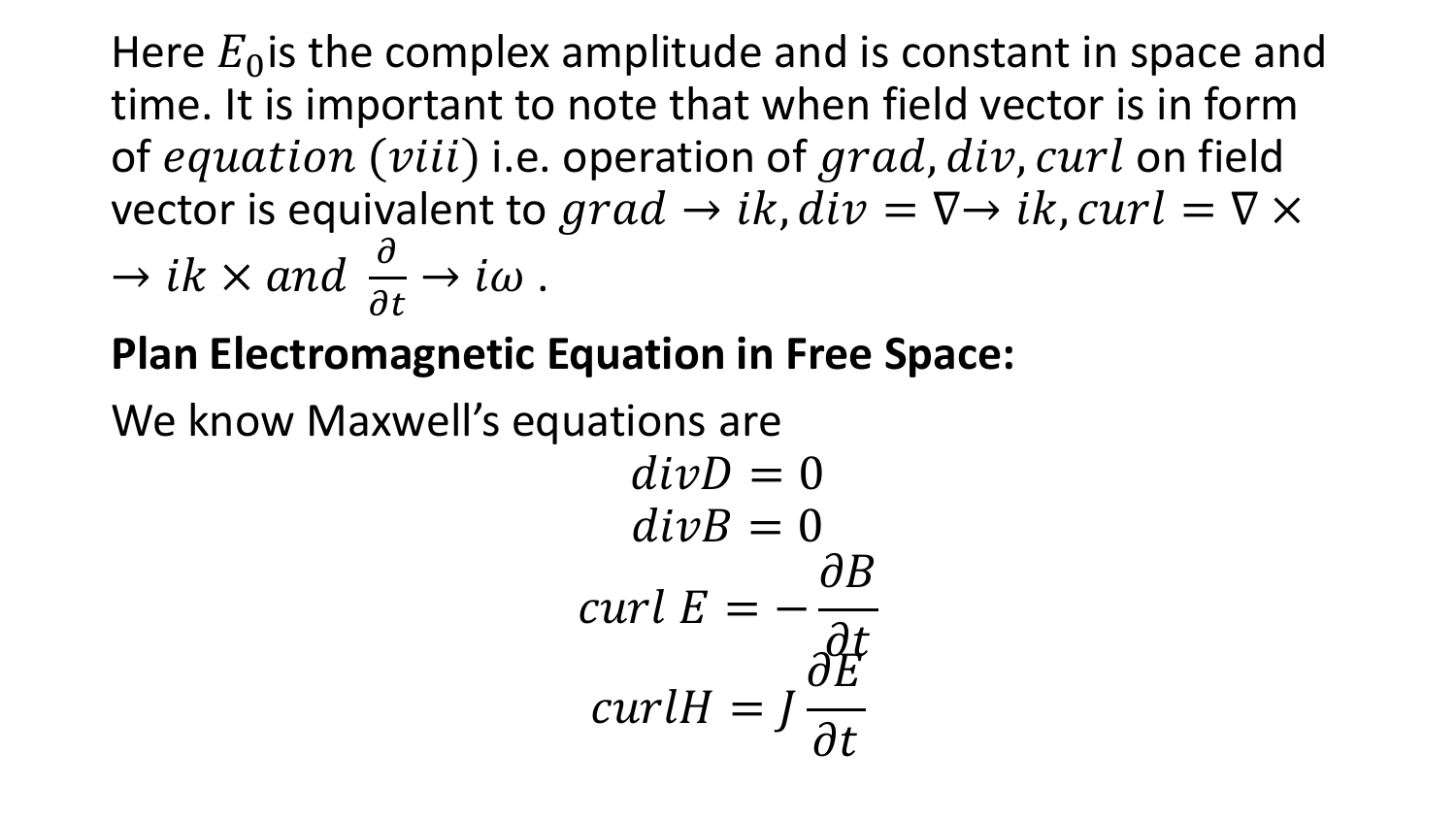Here  $B = \mu H$  ,  $D = \epsilon H$  ,  $J = \sigma E$ Now free space is characterized by  $\rho = 0$  ,  $\sigma = 0$  ,  $\mu = \mu_0$  ,  $\epsilon = \epsilon_0$ So Maxwell's equation's is reduced to  $div E = 0$  $divH = 0$  $curl E = -\mu_0$  $\partial H$  $\partial t$  $curl H = \epsilon_0$  $\partial E$  $\partial t$ Now taking  $curl$  of  $curl E$ , we get  $curl curl E = -\mu_0$  $\partial$  $\frac{1}{\partial t}$  (curlH)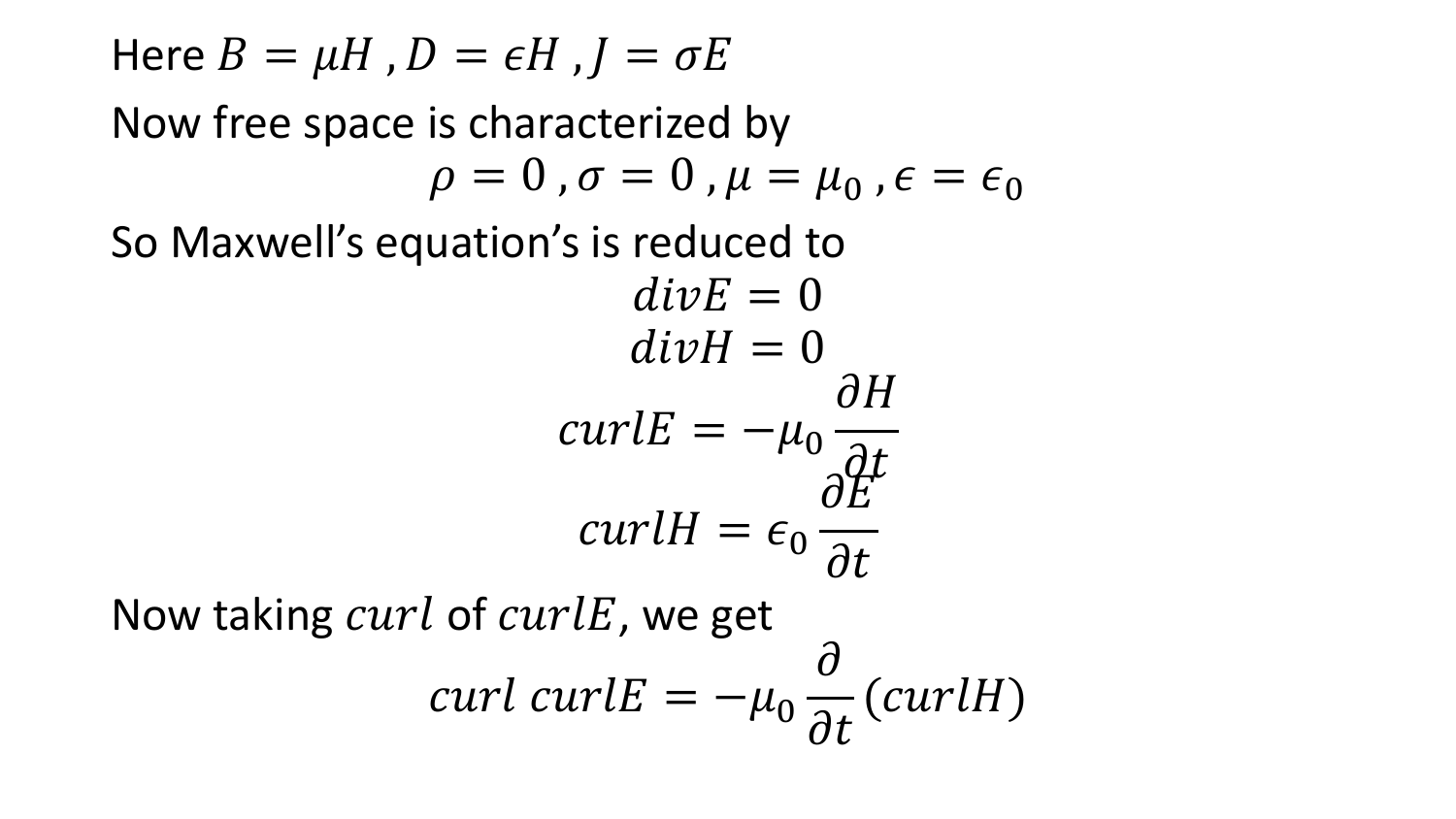$$
curl curl E = -\mu_0 \frac{\partial}{\partial t} \left( \epsilon_0 \frac{\partial E}{\partial t} \right)
$$
  
\n
$$
curl curl E = -\mu_0 \epsilon_0 \frac{\partial^2 E}{\partial t^2} \rightarrow (i)
$$
  
\nNow using curl curl E = grad. divE -  $\nabla^2 E$ .  
\nTherefore curl curl E = - $\nabla^2 E$ , since divE = 0  
\nPutting this substitution, equation (i) becomes  
\n
$$
\nabla^2 E - \mu_0 \epsilon_0 \frac{\partial^2 E}{\partial t^2} = 0 \rightarrow (ii)
$$

Similarly we can get

$$
curl curlH = \epsilon_0 \frac{\partial}{\partial t} (curlE)
$$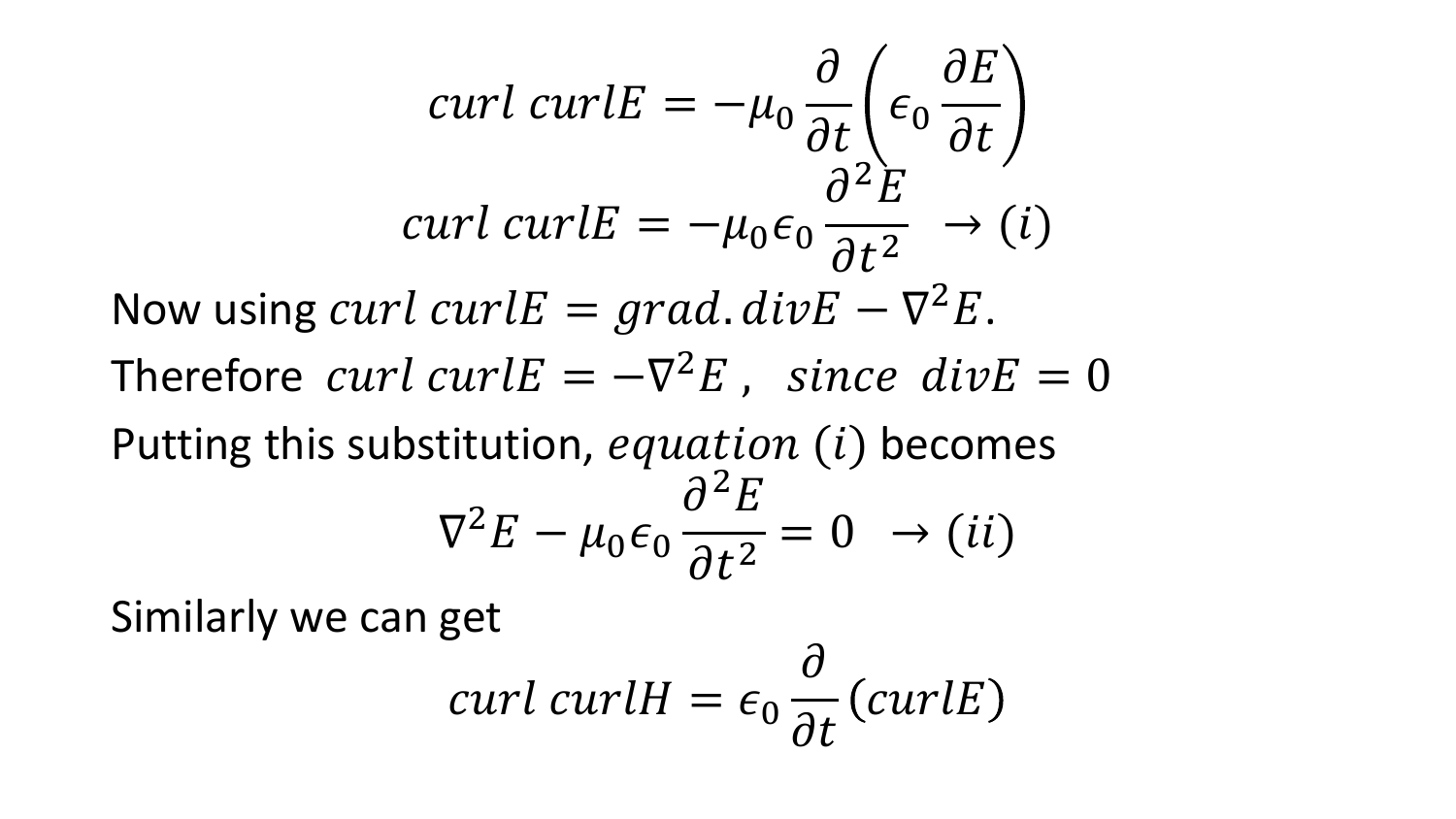$$
curl curl H = \epsilon_0 \frac{\partial}{\partial t} \left( -\mu_0 \frac{\partial H}{\partial t} \right)
$$
  
curl curl H =  $-\mu_0 \epsilon_0 \frac{\partial^2 H}{\partial t^2} \rightarrow (iii)$ 

Again using identity curl curl $H = grad$   $div H - \nabla^2 H$ , and  $divH = 0$ , we get *curl curlH* =  $-\overline{V}^2H$ , so substitute this,  $equation (iv)$  becomes

$$
\nabla^2 H - \mu_0 \epsilon_0 \frac{\partial^2 H}{\partial t^2} = 0 \rightarrow (iv)
$$

Here  $Equation (ii)$  and equation  $(iv)$  represent wave equation governing electromagnetic field  $E$  and  $H$  in free space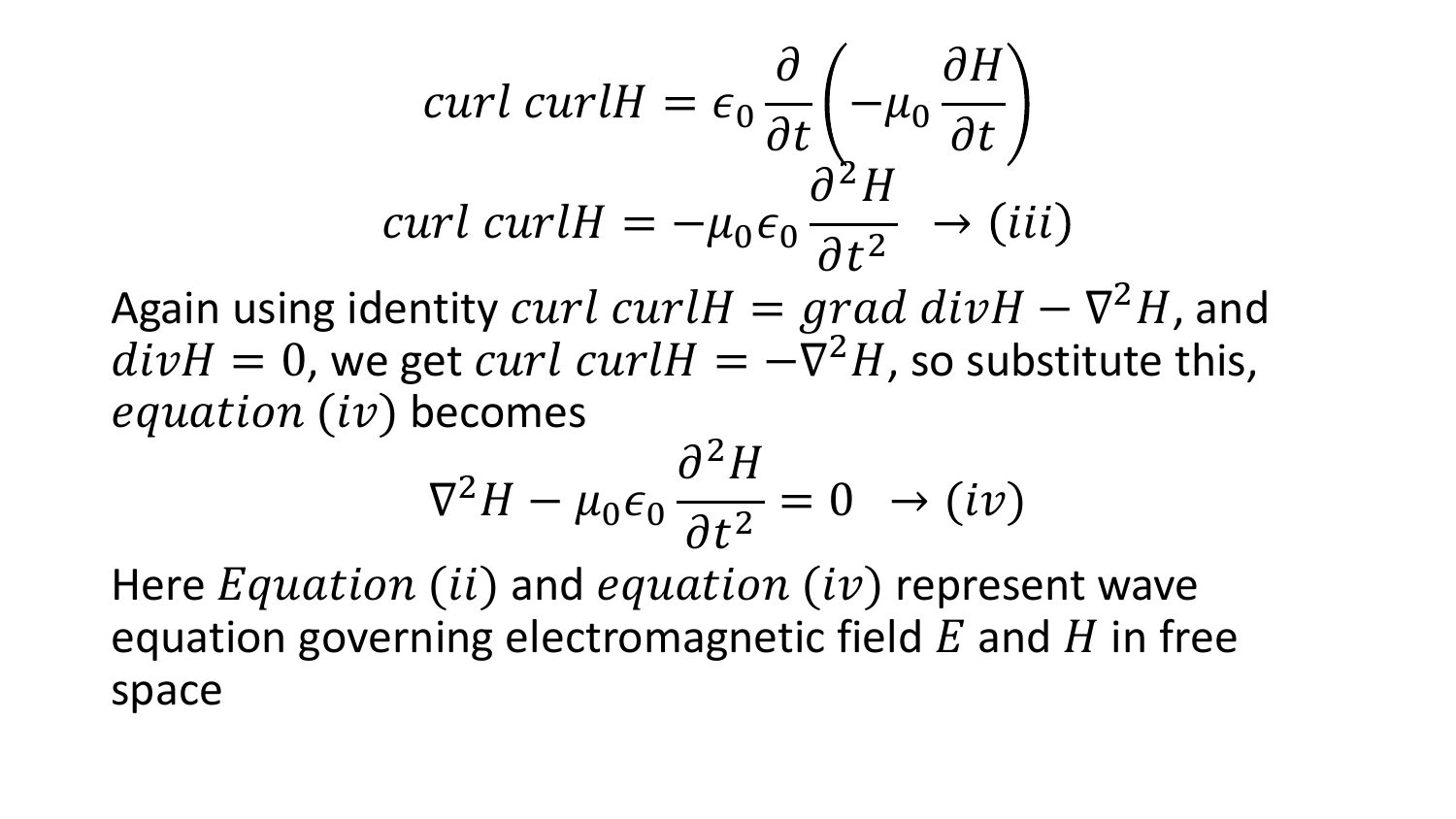These equation (ii) and equation (iv) are vector equations of same identical form which means  $E$  and  $H$  separately satisfies the same scalar wave equation of the form

$$
\nabla^2 U - \mu_0 \epsilon_0 \frac{\partial^2 U}{\partial t^2} = 0 \rightarrow (\nu)
$$

Where  $U$  is a scalar and can stand for one of the component of E and H. It is obvious that equation  $(v)$  resembles with general wave equation

$$
\nabla^2 U = \frac{1}{V} \cdot \frac{\partial^2 U}{\partial t^2} \rightarrow (\nu i)
$$

Where V is the velocity of wave. Comparing equation  $(v)$  and equation  $(vi)$ , we see that the field vectors E and H are propagated in free space at a speed equal to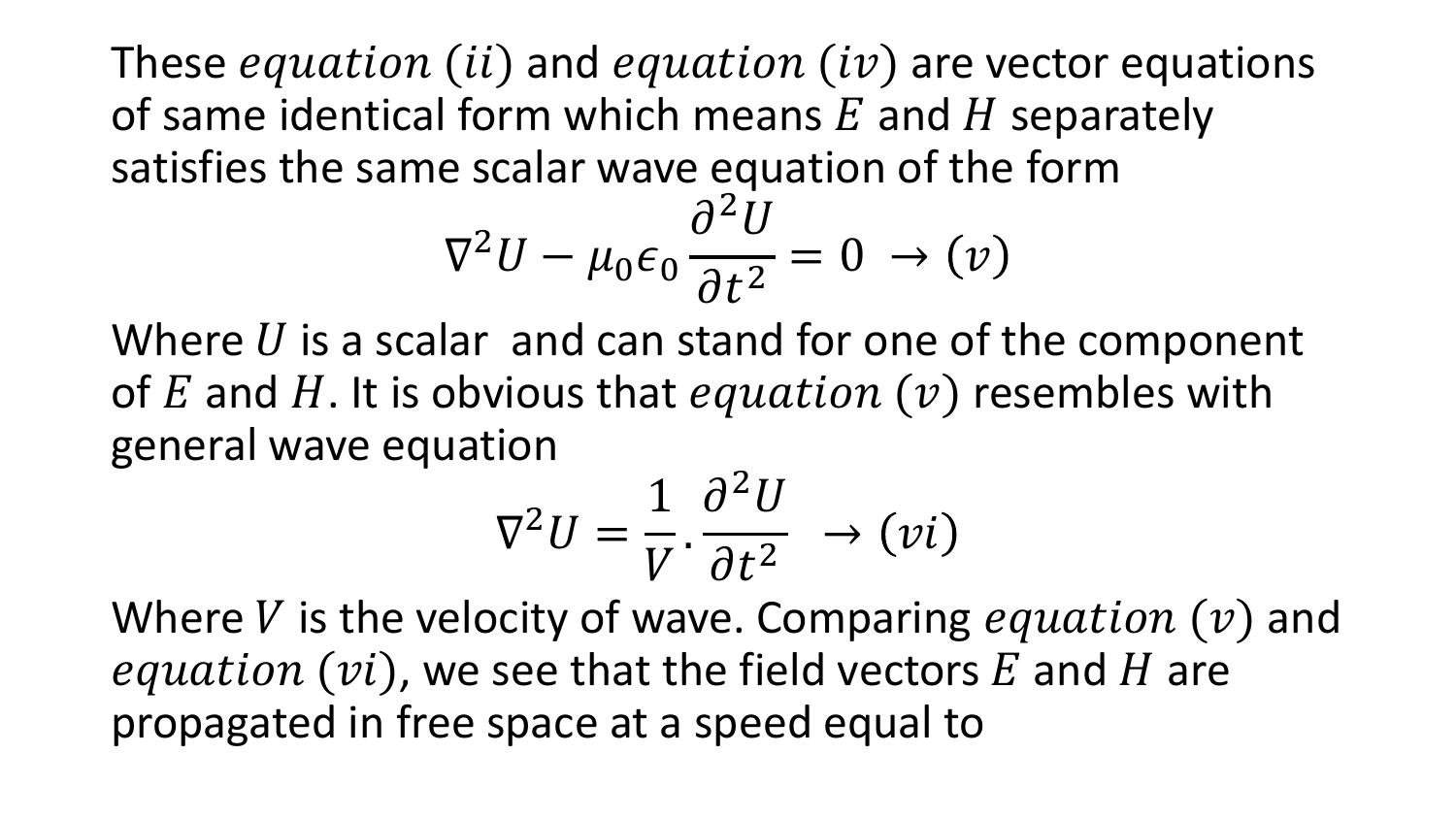$$
V = \frac{1}{\sqrt{\mu_0 \epsilon_0}}
$$

Since  $\mu_0 = 4\pi \times 10^{-7}$  and  $\epsilon_0 = 8.85 \times 10^{-12}$ Therefore

$$
V = 3 \times 10^8 \ m t /_{\text{sec}} = C
$$

Therefore it is a reasonable to write C the velocity of light in place of  $\frac{1}{\sqrt{1}}$  $\overline{\mu_0\epsilon_0}$ as  $\nabla^2 E -$ 1  $\mathcal{C}^2$  $\partial^2 E$  $\partial t^2$  $= 0 \rightarrow (vii)$  $\nabla^2 H -$ 1  $\mathcal{C}^2$  $\partial^2 H$  $\partial t^2$  $= 0 \rightarrow (viii)$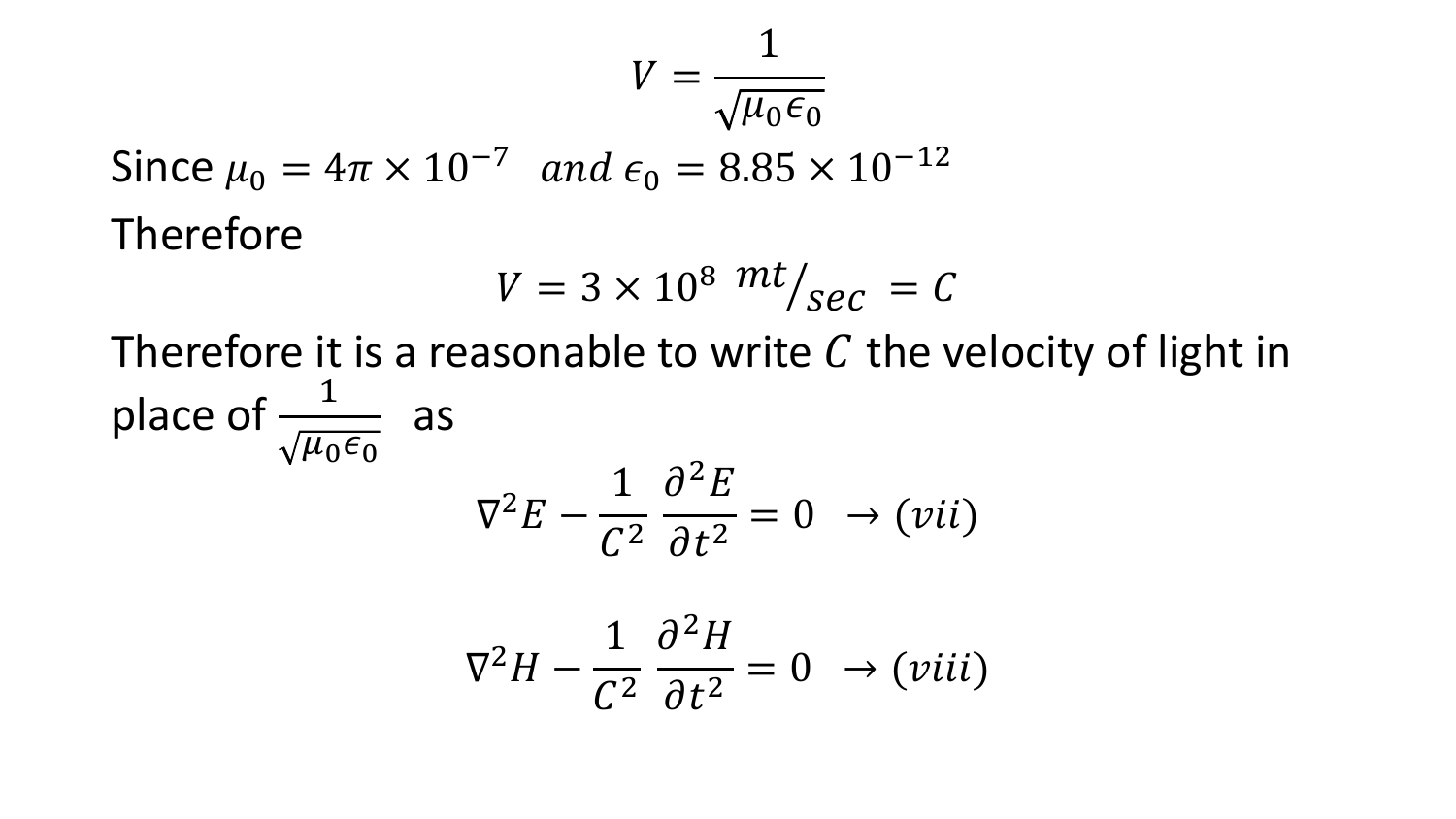$$
\nabla^2 U - \frac{1}{c^2} \frac{\partial^2 U}{\partial t^2} = 0 \rightarrow (ix)
$$

Solution of these equations are

$$
E(r,t) = E_0 e^{ik.r - i\omega t} \rightarrow (x)
$$

$$
H(r,t) = H_0 e^{ik.r - i\omega t} \rightarrow (xi)
$$

$$
U(r,t) = U_0 e^{ik.r - i\omega t} \rightarrow (xii)
$$

Where 
$$
k = ku = \frac{2\pi}{\lambda}r = \frac{2\pi v}{c}r = \frac{\omega}{c}n
$$
  
And  $\nabla E = ikE$  and  $\nabla H = ikH$  demand that  $kE = 0$  and  $kH = 0$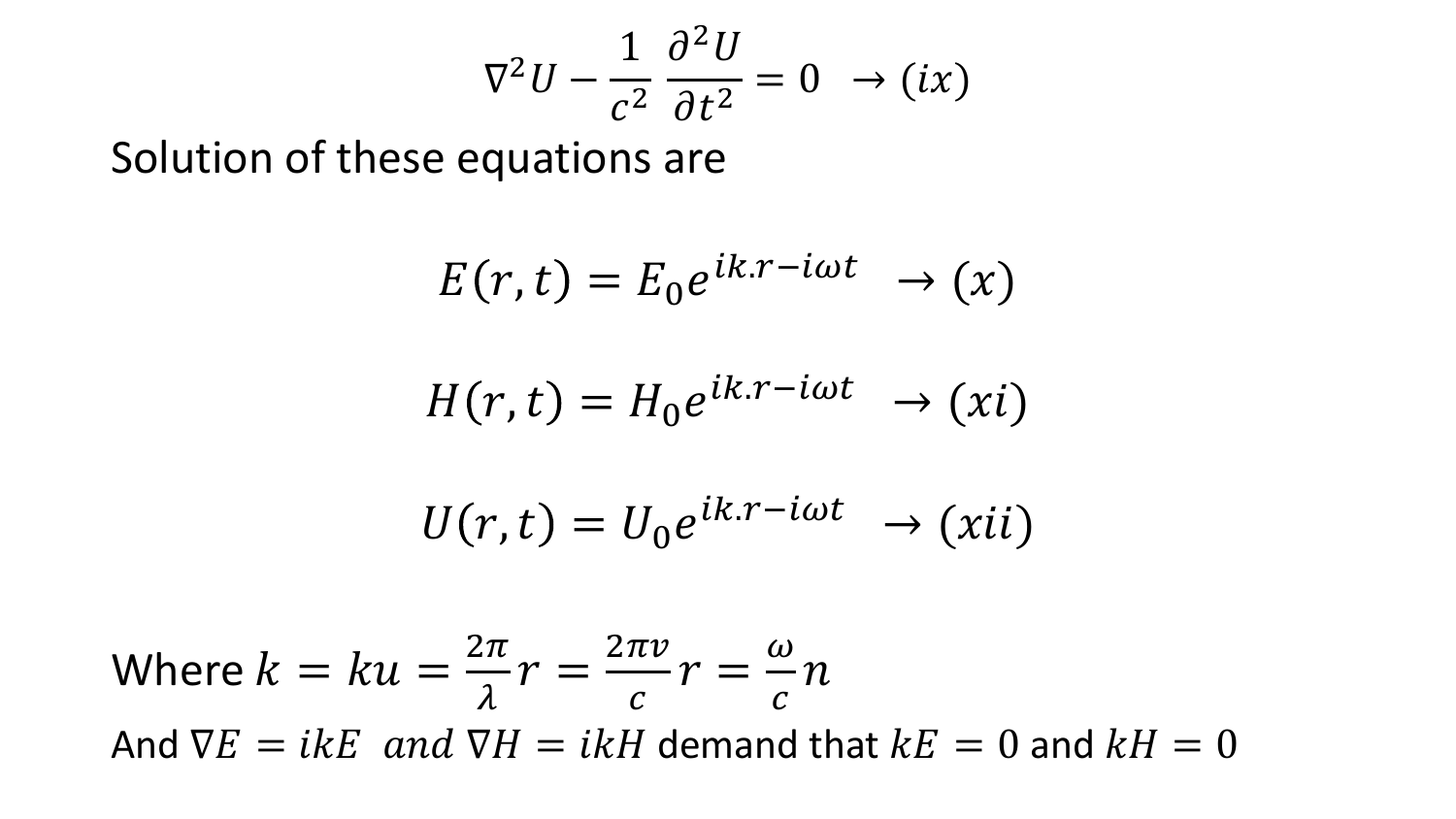This means that electromagnetic field vector  $E$  and  $H$  are both perpendicular to the direction of propagation  $k$ . This implies that the electromagnetic waves are transverse in character. Again

$$
curl E = -\mu_0 \frac{\partial H}{\partial t}
$$

$$
ik \times E = -\mu_0(-\omega H)
$$

$$
k \times E = \mu_0 \omega H \rightarrow (xiii)
$$

From *equation* (*xiii*) it is obvious that H is perpendicular to  $k$  and  $E$ .